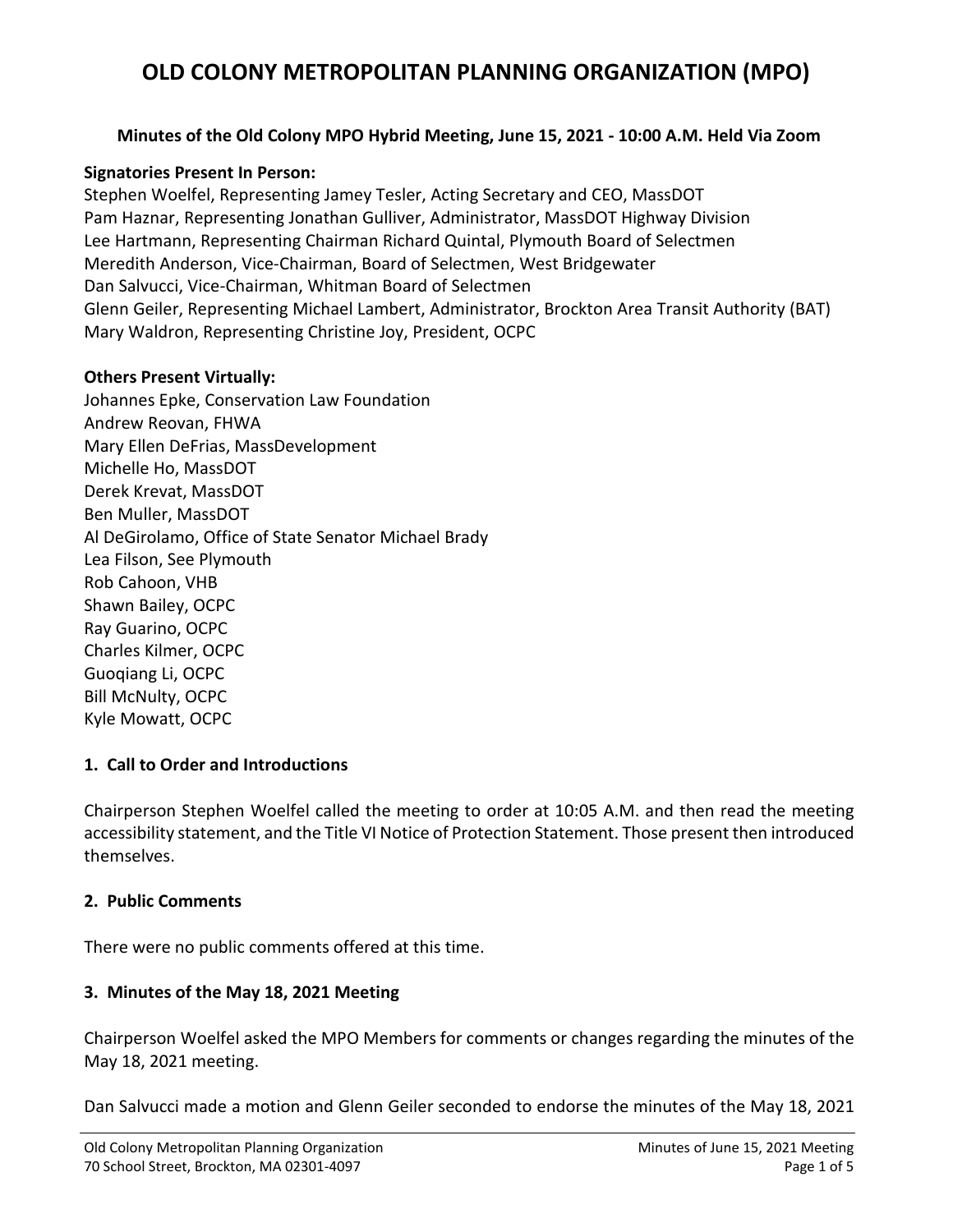meeting.

There being no changes, the Old Colony MPO then voted unanimously to endorse the minutes of the May 18, 2021 Old Colony MPO Meeting.

#### **4. Brockton Area Transit (BAT) Report**

Glenn Geiler announced that BAT will be part of Mayor Sullivan's downtown recovery initiative by offering free fares every weekend on board buses and Dial-A-BAT.

Glenn Geiler then reported that the new shelters have arrived as part of BAT's Winter Shared Streets Grant Initiative, and that BAT's Commuter Rail Fare Initiative is going to continue through September 15, 2021.

#### **5. FFY 2021-2025 Transportation Improvement Program (TIP) Amendments and/ or Adjustments**

There are no action items for this agenda item this month.

### **6. FFY 2021 Old Colony Unified Planning Work Program (UPWP) Budget Reallocation 1**

### **Review and Potential Endorsement**

Charles Kilmer presented and discussed the FFY 2021 UPWP Budget Reallocation 1. The reallocations are as follow:

- $1100 3C$  Program Support Increase by \$5,000
- 1400 Transportation Improvement Program (TIP) Decrease by \$5,000
- 2100 Demographic Surveillance & Road Inventory Decrease by \$5,000
- 2200 Multi-Modal Data Surveillance and System Monitoring Increase by \$5,000
- 2400 Geographic Information System (GIS) Increase by \$5,000
- 2500 Management Systems and Travel Demand Model Decrease by \$5,000
- 3100 Regional Traffic Studies, ITS, and Intermodal Planning Decrease by \$5,000
- 3300 Road Safety Audits (RSAs) at Multiple Locations Increase by \$5,000
- 3400 Active Transportation Study Decrease by \$5,000
- 3500 Climate Change Vulnerability Transportation Assessment Increase by \$5,000

Chairperson Woelfel asked for a motion to approve the FFY 2021 UPWP Budget Reallocation 1. Lee Hartmann made a motion and Dan Salvucci seconded.

There being no changes, the Old Colony MPO then voted unanimously to approve the FFY 2021 UPWP Budget Reallocation 1.

### **7. Draft FFY 2022 Old Colony Unified Planning Work Program (UPWP)**

### **Public Comments and Potential Endorsement**

Charles Kilmer stated that on May 18, 2021, the Old Colony MPO released the Draft FFY 2022 UPWP to a 21-day public review and comment period. Included in the staff report were the public comments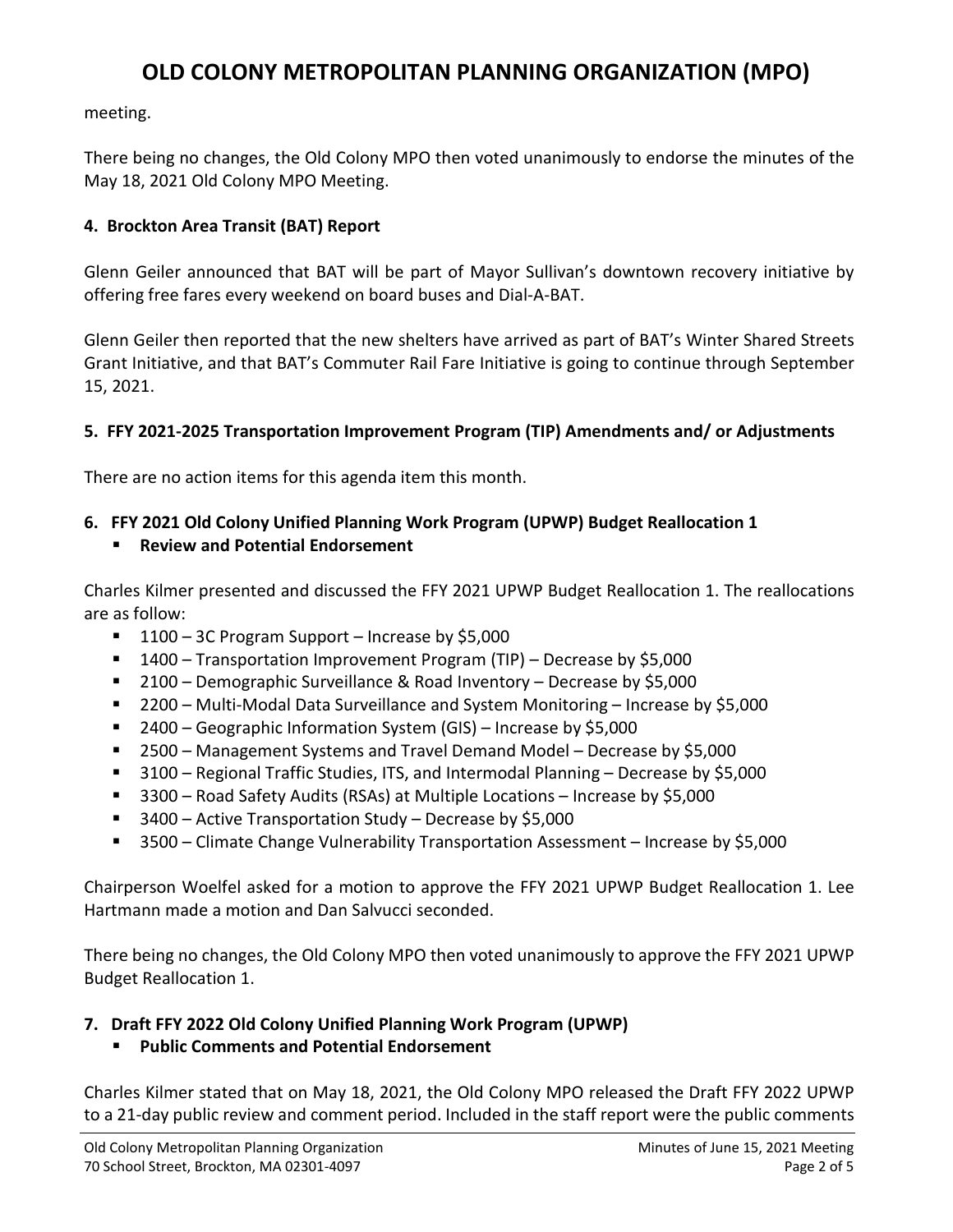received in their entirety. The following listing provides a summary of the comments received:

- Richard Jordan Reviewed and provided comments
- Old Colony Board of Directors The OCPC Board of Directors, at their public meeting on May 26, 2021, reviewed and approved the FFY 2022 UPWP
- Rob May Regarding the Freight Movement and Economic Vitality Goals: We have other plans for the CSX
- Old Colony JTC The Old Colony JTC, at their public meeting on June 3, 2021, reviewed and approved the FFY 2022 UPWP
- Andrew Reovan Reviewed and provided comments and suggestions

Chairperson Woelfel asked for a motion to approve the Draft FFY 2022 UPWP. A motion was made and was seconded.

There being no changes, the Old Colony MPO then voted unanimously to approve the Draft FFY 2022 UPWP.

### **8. Draft Old Colony Public Participation Plan (PPP)**

### **Review and Potential Release to Public Review and Comment Period**

Ray Guarino discussed the Draft Old Colony Public Participation Plan (PPP). The Old Colony PPP establishes the process through which public involvement is solicited to ensure cooperative decision making is part of the transportation planning process. It also ensures, in accordance with state and federal law requirements, an inclusive and accessible public engagement process for transportation decision making. Furthermore, the plan serves to guide the agency's public participation efforts, including reaching and engaging populations and those that potentially have been underserved by the transportation system and/or have lacked access to the decision-making process. Ray Guarino then provided a presentation on the PPP.

Pam Haznar commented that it seems like a very comprehensive plan.

Stephen Woelfel asked for a motion to release the Draft Old Colony Public Participation Plan to a 21 day public review and comment period. A motion was made and was seconded.

There being no changes, the Old Colony MPO then voted unanimously to release the Draft Old Colony Public Participation Plan to a 21-day public review and comment period.

### **9. Road Safety Audits (RSAs) At Multiple Locations Status Report**

Bill McNulty provided an update on the Road Safety Audits at Multiple Locations Project. To date, the following Road Safety Audits have been conducted under this program:

- Abington Route 123 at Rockland Street(April 6)
- Abington Route 139 at Chestnut Street (April 6)
- Easton Turnpike Street at Depot Street (March 30)
- $H$  Hanover Route 53 at Broadway (June 8)
- Kingston Route 27 at Lake Street (May 11)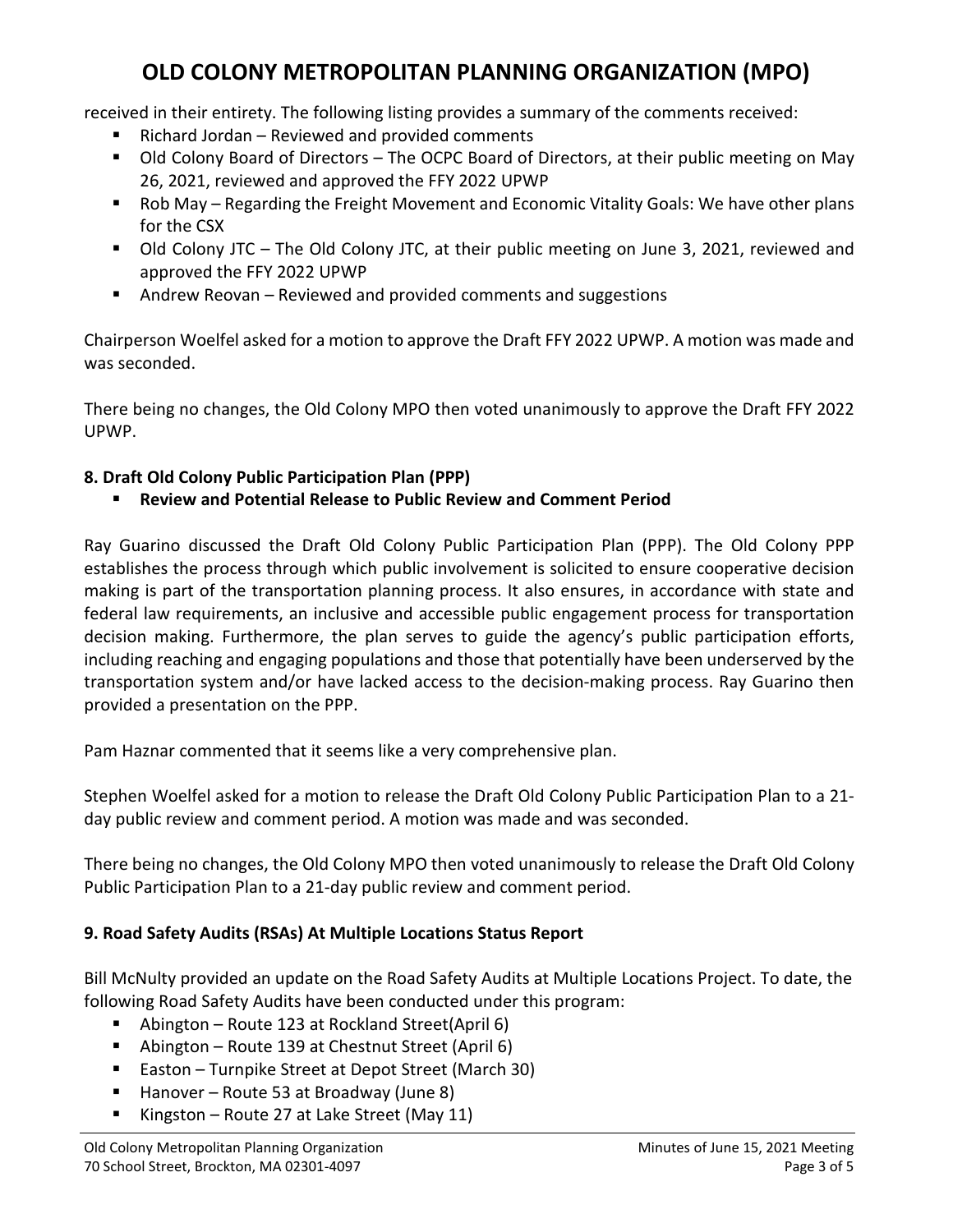- Plymouth Commerce Way at Christa McAuliffe Boulevard and Colony Place (June 10)
- Plymouth Commerce Way at Industrial Park Road (June 10)
- Stoughton Pearl Street at School Street (May 3)

Additional locations to be completed this program year include:

- Avon West Main Street at School Street and South Street
- Bridgewater Route 104 at High Street and Pond Street
- Brockton Forest Avenue (Belmont Street to Gordon Street)
- Brockton Main Street at Nilsson Street
- Brockton Main Street at Forest Avenue
- Brockton Pearl Street at Torrey Street
- East Bridgewater Central Street at Union Street and North Union Street
- Plymouth Cherry Street at Standish Avenue
- West Bridgewater West Street at Manley Street
- West Bridgewater Route 106 at Prospect Street

Mary Waldron expressed her appreciation with staff for completing these RSAs.

#### **10. Administrative Matters, Other Business, and Date and Time of Next Meetings(s)**

Charles Kilmer provided the Date and Time of Next Old Colony MPO Meetings(s):

- August 17, 2021 at 10 AM
- September 21, 2021 at 10 AM

Charles Kilmer provided an update on the RAISE Discretionary Grants: The deadline to apply is July 12, 2021.

Mary Waldron announced that OCPC has a new logo.

Dan Salvucci announced that the MBTA budget will be done at the next MBTA Advisory Board meeting later this month. If there are any handouts at the meeting, they will be passed out at the next MPO Meeting.

Chairperson Woelfel announced that MassDOT is planning on having the Moving Together Conference in person this year on November 22, 2021.

### **9. Adjournment**

Chairperson Woelfel adjourned the meeting at 10:40 AM.

Respectfully submitted,

*Kyle Mowatt*

Kyle Mowatt, Senior Transportation Planner